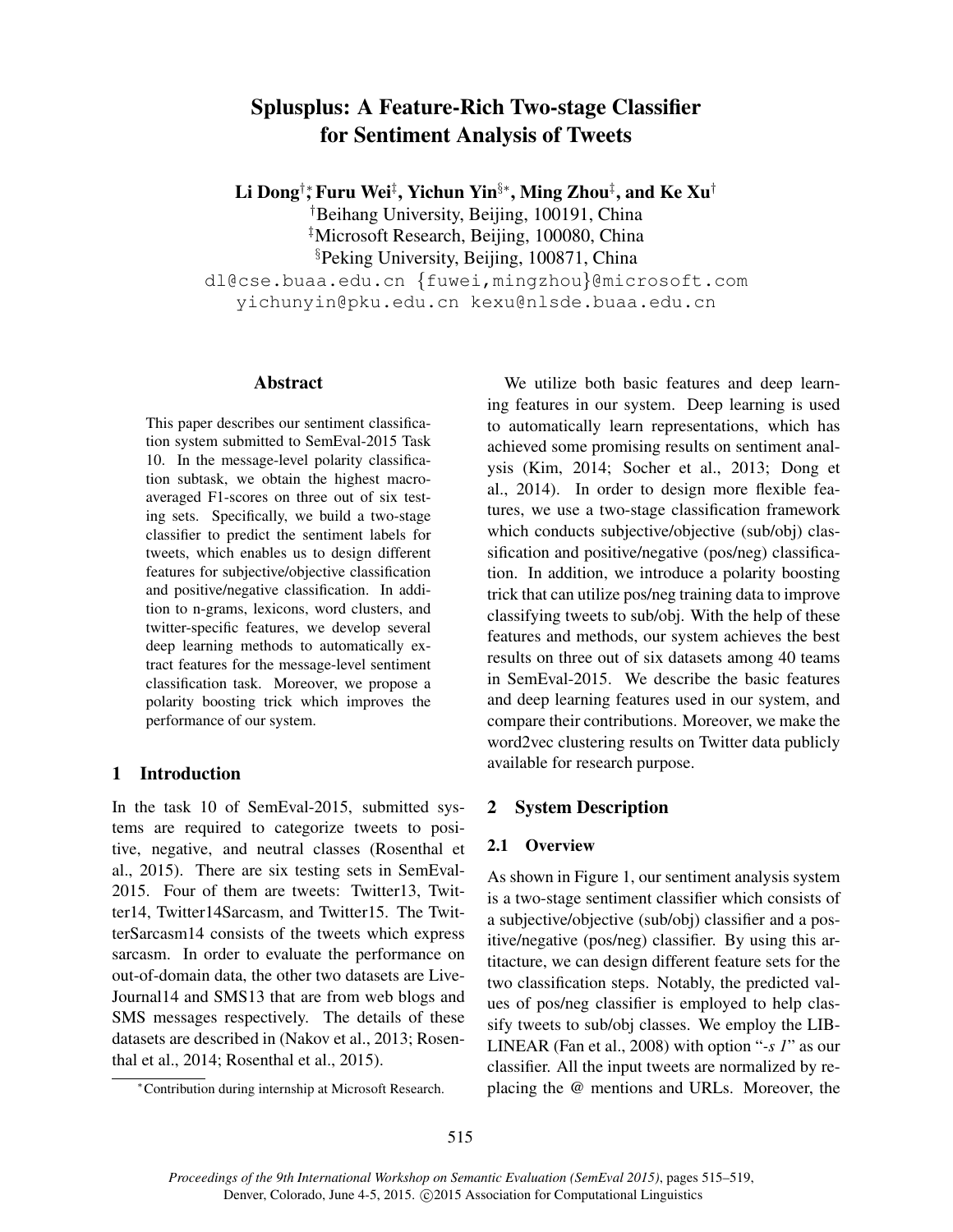

Figure 1: The overview of our two-stage sentiment analysis system. We use two classifiers to predict labels for tweets. Different features are extracted for sub/obj and pos/neg classification steps. The predicted value of pos/neg classifier is used to extract features for sub/obj step, which is called as polarity boosting trick.

elongated words are normalized by shortening them to three contiguous letters.

### 2.2 Basic Features

We briefly describe the basic features used in our system as follows. The features are used in both pos/neg and sub/obj classifiers unless noted otherwise. The features which appear less than two times are pruned to reduce the model size.

Word ngrams We use unigrams and bigrams for words.

Character ngrams For each word, character ngrams are extracted. We use four-grams and fivegrams in our system.

Word skip-grams For all the trigrams and fourgrams, one of the words is replaced by ∗ to indicate the presence of non-contiguous words. This feature template is used in sub/obj classification.

Brown cluster ngrams We use Brown clusters<sup>1</sup> to represent words, and extract unigrams and bigrams as features.

POS The presence or absence of part-of-speech tags are used as binary features. We use the CMU ARK Twitter Part-of-Speech Tagger (Owoputi et al., 2013) in our implementation.

Lexicons The NRC Hashtag Sentiment Lexicon

and Sentiment140 Lexicon<sup>2</sup> are used. These two lexicons are automatically generated by calculating pointwise mutual information (PMI) scores between the words and positive or negative labels (Kiritchenko et al., 2014). The hashtags and emoticons are used to assign noisy polarity labels for tweets. For both positive and negative lexicons, we extract the following features: (1) the number of occurrences; (2) the maximal PMI score; (3) the score of last term; (4) the total PMI score of terms.

Twitter-specific features The number of hashtags, emoticons, elongated words, and puncuations are used as features.

#### 2.3 Deep Learning Features

In order to automatically extract features, we explore using some deep learning techniques in our system. These features and the basic features described in Section 2.2 are used together to learn classifiers.

Word2vec cluster ngrams We use the word2vec tool (Mikolov et al., 2013) to learn 40-dimensional word embeddings from a twitter dataset. Then, we employ K-means algorithm and L2 distance of word vectors to cluster the 255, 657 words to 4960 classes. The clusters are used to represent words. We extract unigrams and bigrams as features, and use them in sub/obj classifier. The word2vec clustering results are publicly available<sup>3</sup> for research purposes. As shown in Table 1, similar words are clustered into the same clusters. This feature template is used in sub/obj classification.

CNN predicted distribution The convolutional neural networks (dos Santos, 2014) are used to predict the probabilities of three sentiment classes, and the predicted distribution is used as a threedimension feature template. As illustrated in Figure 2, we use the network architecture proposed by Collobert et al. (2011). The dimension of word vectors is 50, and the window size is 5. Then the concatenated word vectors are fed into a convolutional layer. The vector representation of a sentence is obtained by a max pooling layer, and is used to predict the probabilities of three classes by the softmax layer. We employ stochastic gradient descent to minimize the cross-entropy loss. In order to pre-

<sup>1</sup> http://www.ark.cs.cmu.edu/TweetNLP/clusters/50mpaths2

<sup>&</sup>lt;sup>2</sup>http://goo.gl/ee2CVo

<sup>3</sup> http://goo.gl/forms/8pLMMClzxB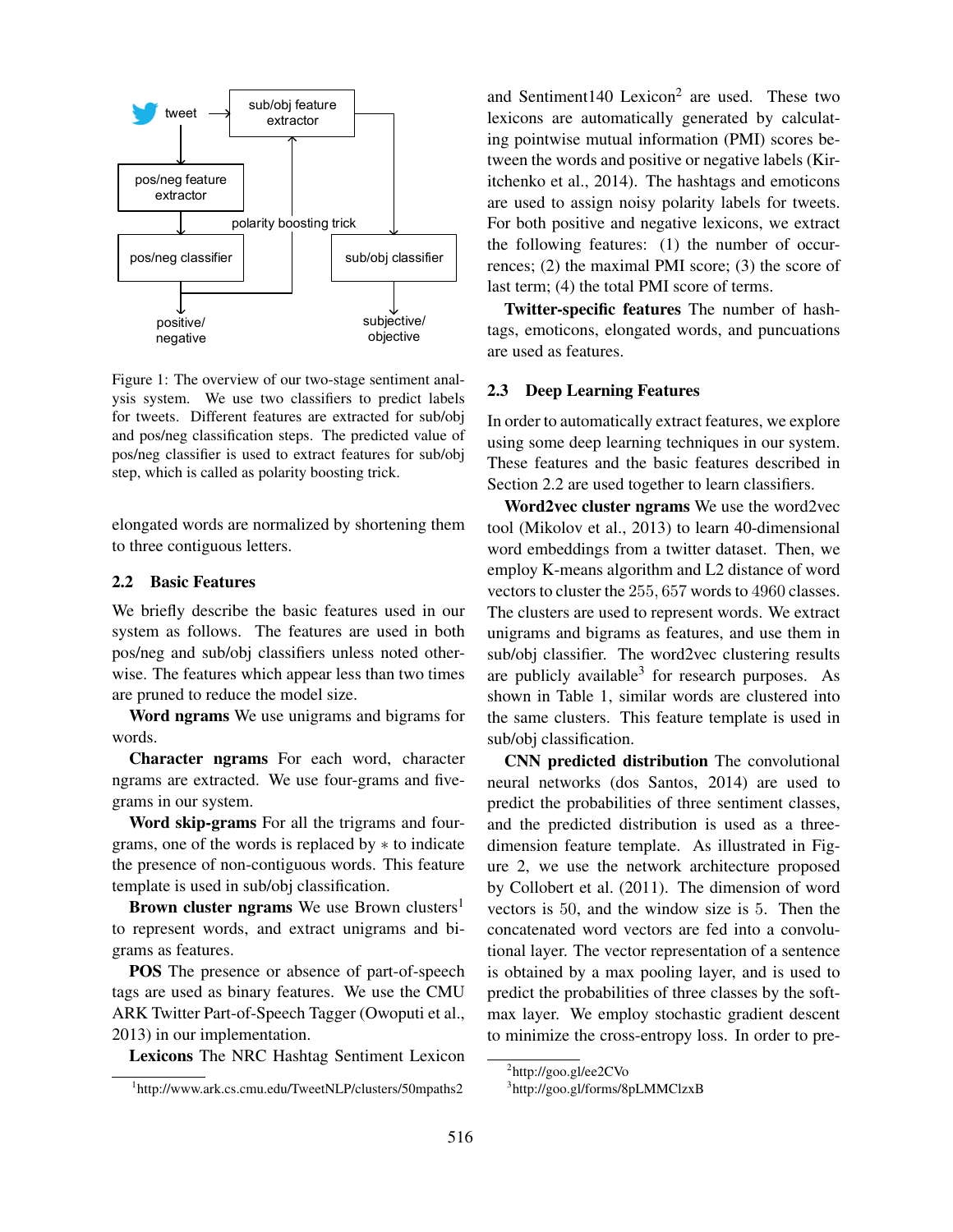| Cluster | Words                                                                                                   |
|---------|---------------------------------------------------------------------------------------------------------|
| 4493    | good, hope, great, nice, lovely, special, gr8, enjoying, goood, enjoyed, fabulous, magical, beaut,      |
|         | fab, g8, spectacular, pleasant, spoilt, swell, brill, greaaat, amazin, terrific, kickass, gr9, grrreat, |
|         | greatt, fabbb, lush, marvellous, frantastic, greeeat, amzing, badasss, greaat, beauitful, pawsome       |
| 2123    | love, miss, luv, loveee, looove, luh, lovee, misss, ilove, luvvv, lub, wuv, luhhh, luhh, imiss, thnk,   |
|         | loove, loooveee, iove, luuuv, luvv, lovvve, looovvveee, luff, mish, lobe, lovveee, wuvvv, lurv,         |
|         | mith, lovve, love/miss, luuuvvv, lubb, lurve                                                            |

Table 1: Examples of word2vec clusters. Similar words are clustered to the same cluster.



Figure 2: Architecture of convolutional neural network used in our system. The lines represent vectors, and the numbers indicate the vector dimensions.

vent overfitting, a L2-norm constraint for the column vectors of weight matrices is used. The backpropagation algorithm (Rumelhart et al., 1986) is employed to compute the gradients for parameters. The word vectors provided by Tang et al. (2014) are used for initialization.

Sentiment-specific embedding Tang et al. (2014) improve the word2vec model to learn sentimentspecific word embeddings from tweets annotated by emoticons. We use element-wise max, min, and avg operations for the word vectors to extract features.

#### 2.4 Polarity Boosting Trick

Predicted scores indicate the confidence of classifier. If the pos/neg classifier has a high confidence to classify a tweet to positive or negative, it is less likely that this tweet is objective. Consequently, the absolute value of output of pos/neg classifier is used as a feature in sub/obj classification step, which is called as *polarity boosting trick*. This method better utilizes the pos/neg training data to help sub/obj step instead of only using the sub/obj training data. Moreover, this approach is based on the fact that classifying pos/neg is much easier than categorizing sub/obj (Pang and Lee, 2008).

Unlike most of previous work, we perform the pos/neg classification for every message to extract the polarity boosting feature, even if it is classified as an objective message.

### 3 Experimental Results

The macro-averaged F1-score of positive and negative classes is used as the evaluation metric (Rosenthal et al., 2015). Notably, this evaluation metric also takes the neutral class into consideration. We train the model on TRAIN/DEV (7,072/1,120) provided in SemEval-2013.

#### 3.1 Overall Results

As shown in Table 2, we compare our system with the best results of other teams on six datasets. Our system ranks first on three out of six datasets, namely, Twitter13 (Twt13), Twitter14 (Twt14), and LiveJournal14 (LvJn14). The results indicate that our system performs well for short texts in online social networks. Furthermore, we find that the performance drops for the tweets which are sarcastic. Another model is needed to better address the sarcasm problem in Twitter. In addition, the performance on SMS13 is worse than on Twitter data. This suggests that the mismatch of domains between training data and testing data harms the results.

#### 3.2 Contribution of Features

We conduct ablation experiments on six testing sets to show effectiveness of features. As presented in Table 3, the overall conclusion is that both basic features and deep learning features contribute to the performance. In addition, the polarity boosting trick improves the performance.

Specifically, after removing the ngrams features, our system still performs well, and the results on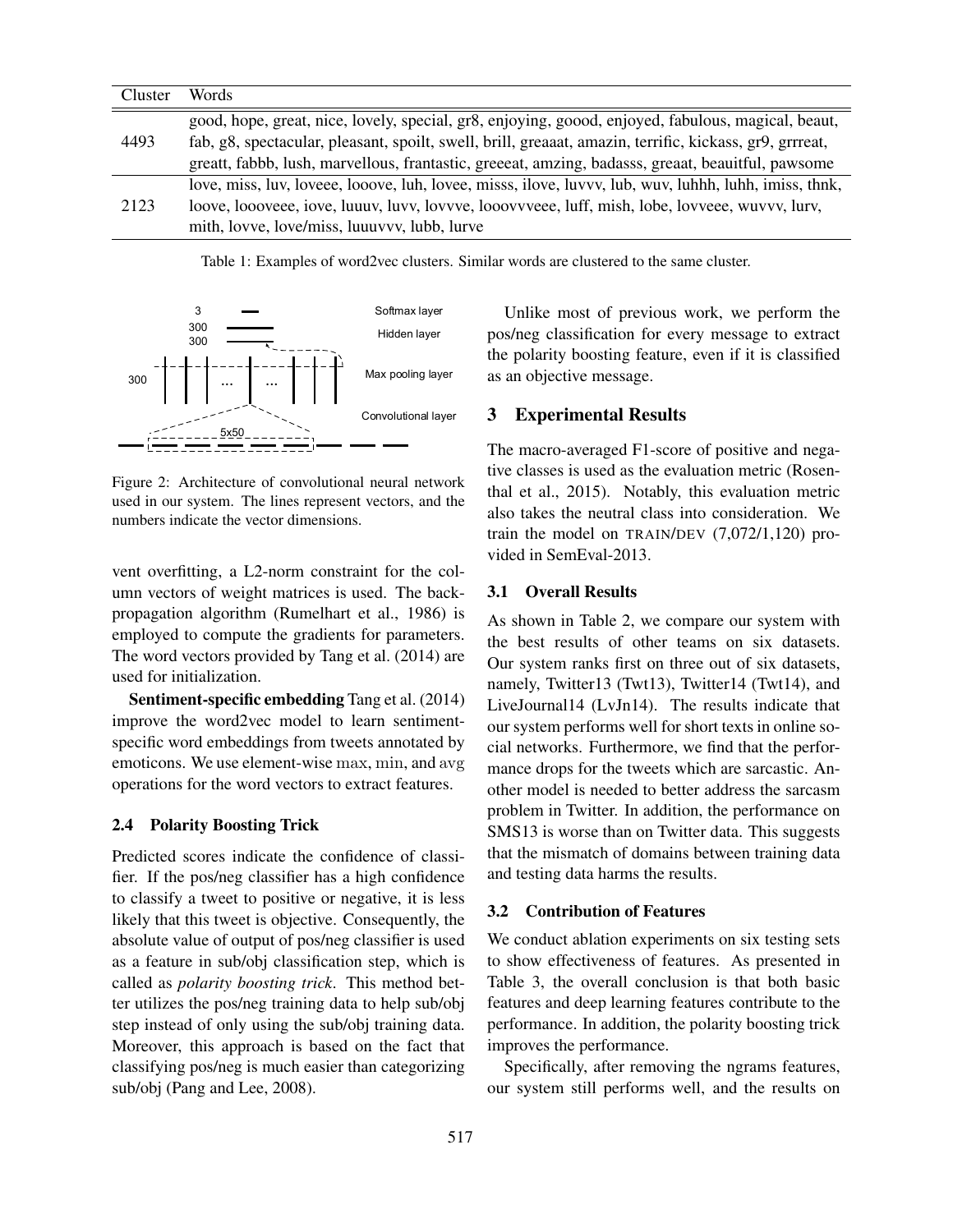| Feature                         | Twt13 | Twt14 | Twt15 | LvJn14 | <b>SMS13</b> | Sarc14 |
|---------------------------------|-------|-------|-------|--------|--------------|--------|
| all                             | 72.80 | 74.42 | 63.73 | 75.34  | 67.16        | 42.86  |
| - basic features                | 69.80 | 70.35 | 59.48 | 72.74  | 63.32        | 47.90  |
| - word/char ngrams & skip-grams | 72.70 | 73.14 | 62.99 | 75.43  | 66.32        | 44.41  |
| - Brown cluster ngrams          | 72.03 | 73.62 | 63.85 | 74.75  | 67.75        | 42.75  |
| - lexicons                      | 72.48 | 72.40 | 62.84 | 74.78  | 66.76        | 44.18  |
| - deep learning features        | 70.13 | 70.46 | 62.23 | 72.25  | 66.91        | 51.47  |
| - word2vec cluster ngrams       | 72.71 | 74.14 | 62.66 | 74.99  | 67.11        | 43.35  |
| - CNN predicted distribution    | 71.83 | 70.60 | 62.81 | 74.81  | 68.08        | 45.87  |
| - sentiment-specific embedding  | 72.78 | 74.29 | 63.69 | 74.70  | 67.31        | 44.10  |
| - polarity boosting trick       | 72.42 | 72.20 | 62.91 | 75.10  | 65.74        | 41.46  |

Table 3: Results of ablation experiments.

| Dataset           | Best of | Spp    |  |  |
|-------------------|---------|--------|--|--|
|                   | Others  | (Ours) |  |  |
| Twt13             | 72.79   | 72.80  |  |  |
| Twt14             | 73.60   | 74.42  |  |  |
| Twt15             | 64.84   | 63.73  |  |  |
| LvJn14            | 74.52   | 75.34  |  |  |
| SMS <sub>13</sub> | 68.37   | 67.16  |  |  |
| Sarc14            | 59.11   | 42.86  |  |  |

Table 2: We compare the macro-averaged F1-scores of our system (Spp) with the best results of other teams in SemEval-2015. Our system achieves the highest F1 scores on three out of six datasets.

LvJn14 and Sarc14 become better. Moreover, the automatically learned lexicons play a positive role in our system. We also try some manually annotated lexicons (such as MPQA Lexicon (Wilson et al., 2005), and Bing Liu Lexicon (Hu and Liu, 2004)), but the performance drops on the dev data. It illustrates the coverage of lexicons is important for the informal text data. The cluster features are also useful in this task, because the clusters reduce the feature sparsity and have the ability to deal with out-ofvocabulary words.

The deep learning significantly improves test results on all the datasets except on the sarcastic tweets. Using the clustering results of word2vec performs better and more stable than directly using the vectors as features. This feature template contributes more than other features on Twitter-15 (Twt15). The CNN predicted probabilities also increase the F1 scores. It is the most useful feature template on Twitter-13 (Twt13) and Twitter-14 (Twt14). Additionally, the sentiment-specific embeddings which is learned on emoticon annotated tweets contributes to the performances. It provides more explicit sentiment information than word2vec vectors.

As shown in Table 2, the polarity boosting trick also contributes to the performance of our system on all the six datasets.

#### 4 Conclusions

We describe our message-level sentiment classification system submitted in SemEval-2015. Our system ranks first on three out of six testing sets in the message-level polarity classification task. It employs various basic features and modern deep learning techniques. The deep learning methods help us get rid of feature engineering and improve the results significantly. Furthermore, the polarity boosting trick which is easy to implement is a good way to utilize positive/negative data to improve the subjective/objective classification. There are several interesting directions to further improve the results. First, more recently proposed deep learning models can be used to automatically learn features. Second, we can utilize the noisy data annotated by hashtags or emoticons to learn lexicons of higher quality. Third, making the classifier robust for out-of-domain test data is crucial in practice.

#### Acknowledgments

We thank Dr. Nan Yang for sharing his K-means clustering code. This research was partly supported by NSFC (Grant No. 61421003).